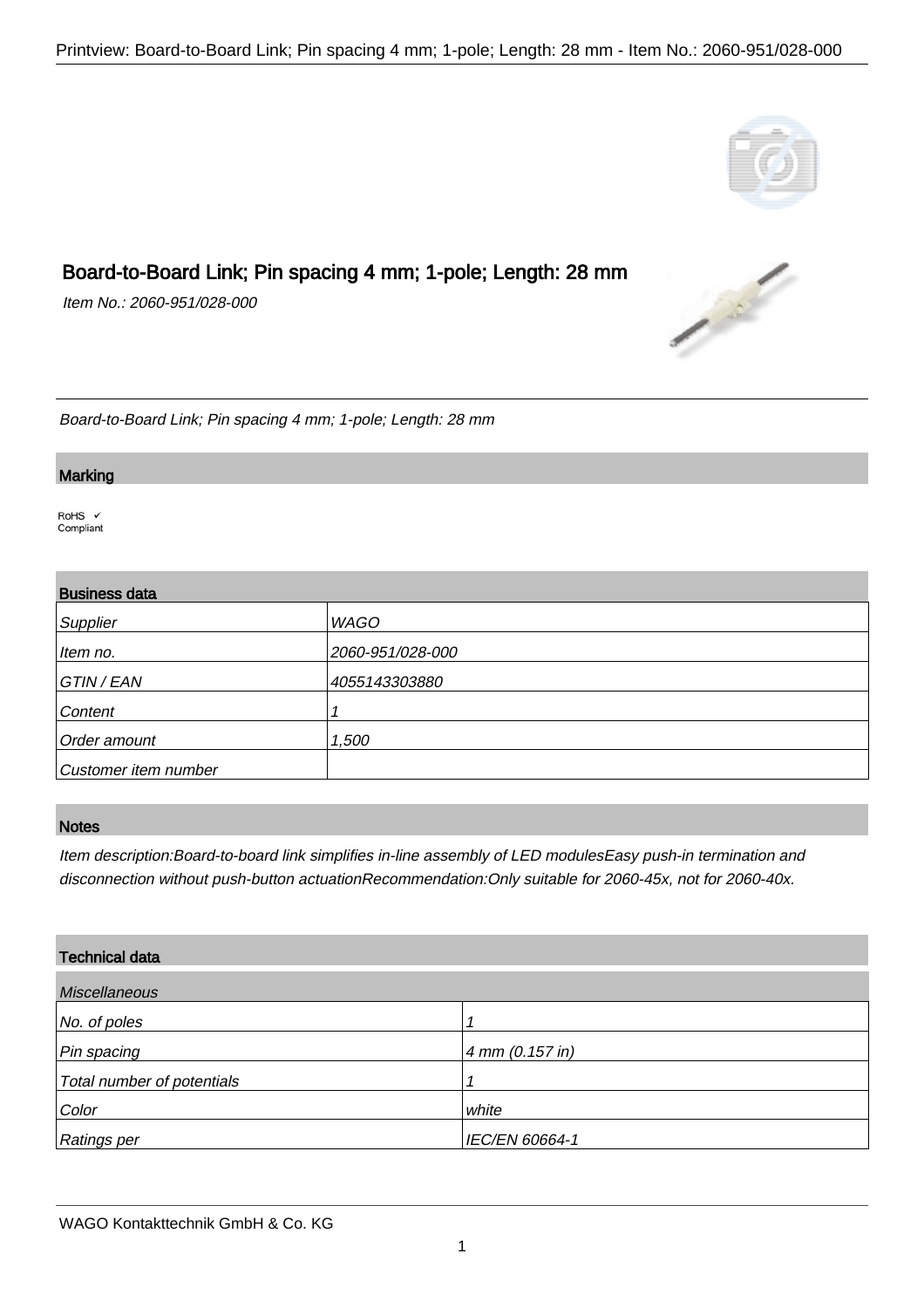Printview: Board-to-Board Link; Pin spacing 4 mm; 1-pole; Length: 28 mm - Item No.: 2060-951/028-000

| <b>Technical data</b>                |                      |
|--------------------------------------|----------------------|
| Rated voltage (III / 3) [V]          | 63 [V]               |
| Rated impulse voltage (III / 3) [kV] | 2.5 [kV]             |
| Rated voltage (III/2) [V]            | 160 [V]              |
| Rated impulse voltage (III / 2) [kV] | $2.5$ [kV]           |
| Rated voltage (II / 2) [V]           | 320 [V]              |
| Rated impulse voltage (II / 2) [kV]  | 2.5 [kV]             |
| Rated current [A]                    | 9[A]                 |
| Rated current (2) [A]                | 9[A]                 |
| Rated current (3) [A]                | 9 [A]                |
| Material group                       |                      |
| Insulating material                  | Polyamide 66 (PA 66) |
| Flammability class per UL94          | V0                   |
| Limit temperature range              | $-60105C$            |
| Contact material                     | Copper alloy         |
| Contact plating                      | Silver-plated        |
| Weight [g]                           | $0.23$ [g]           |
| Width                                | 3.4 mm / 0.134 in.   |
| Height                               | 2.6 mm / 0.102 in.   |
| Depth                                | 28 mm / 1.102 in.    |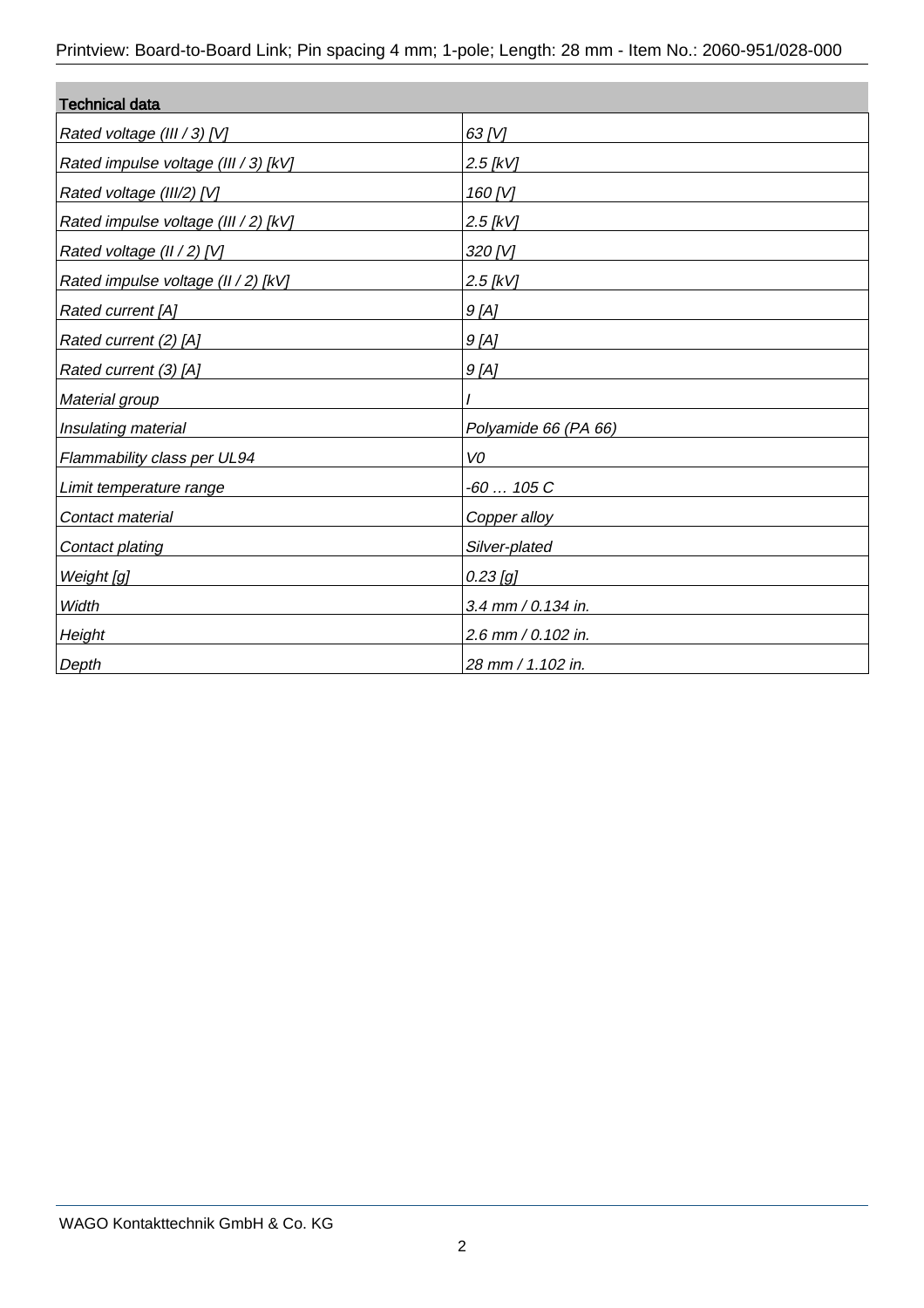## Images & drawings

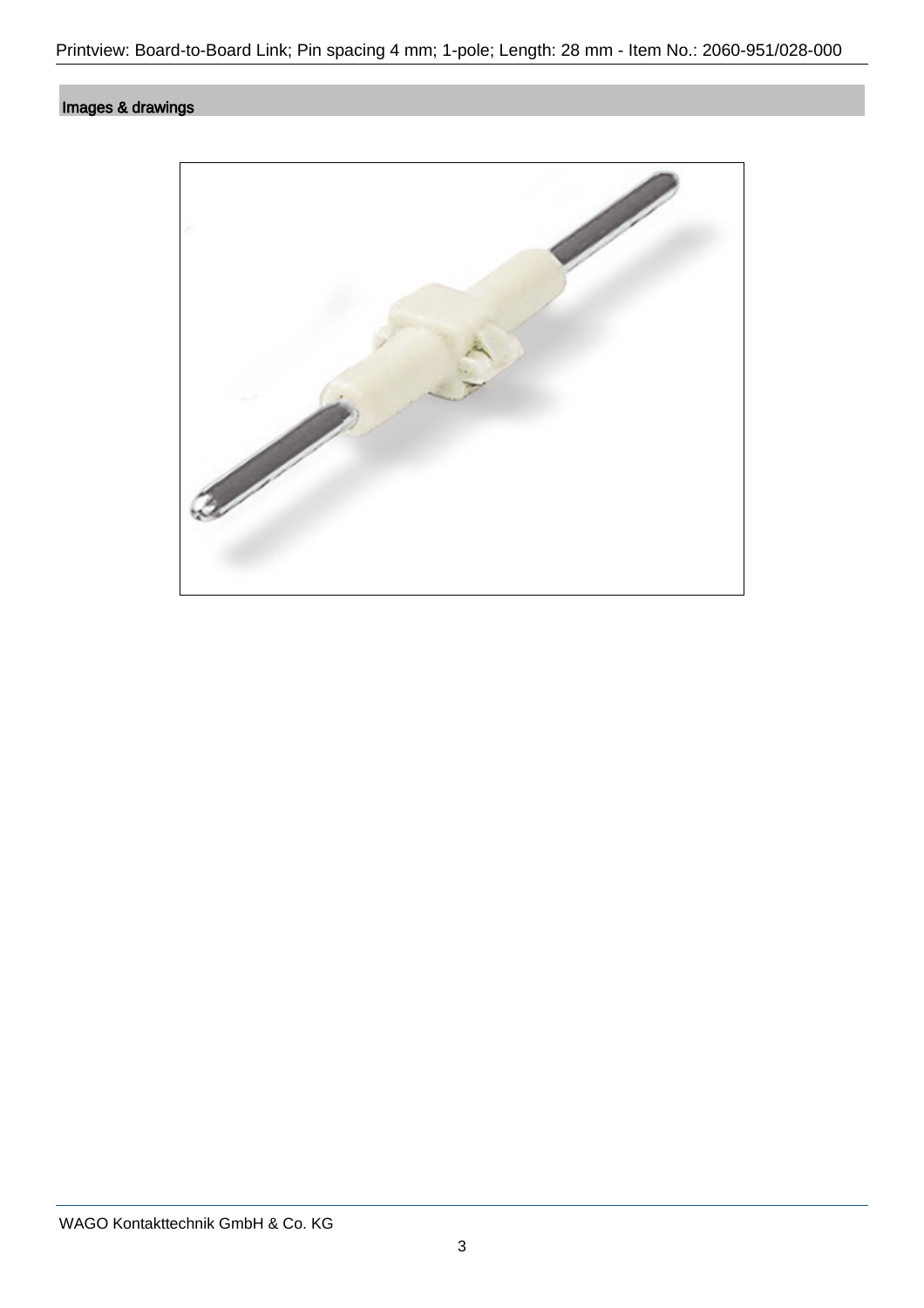